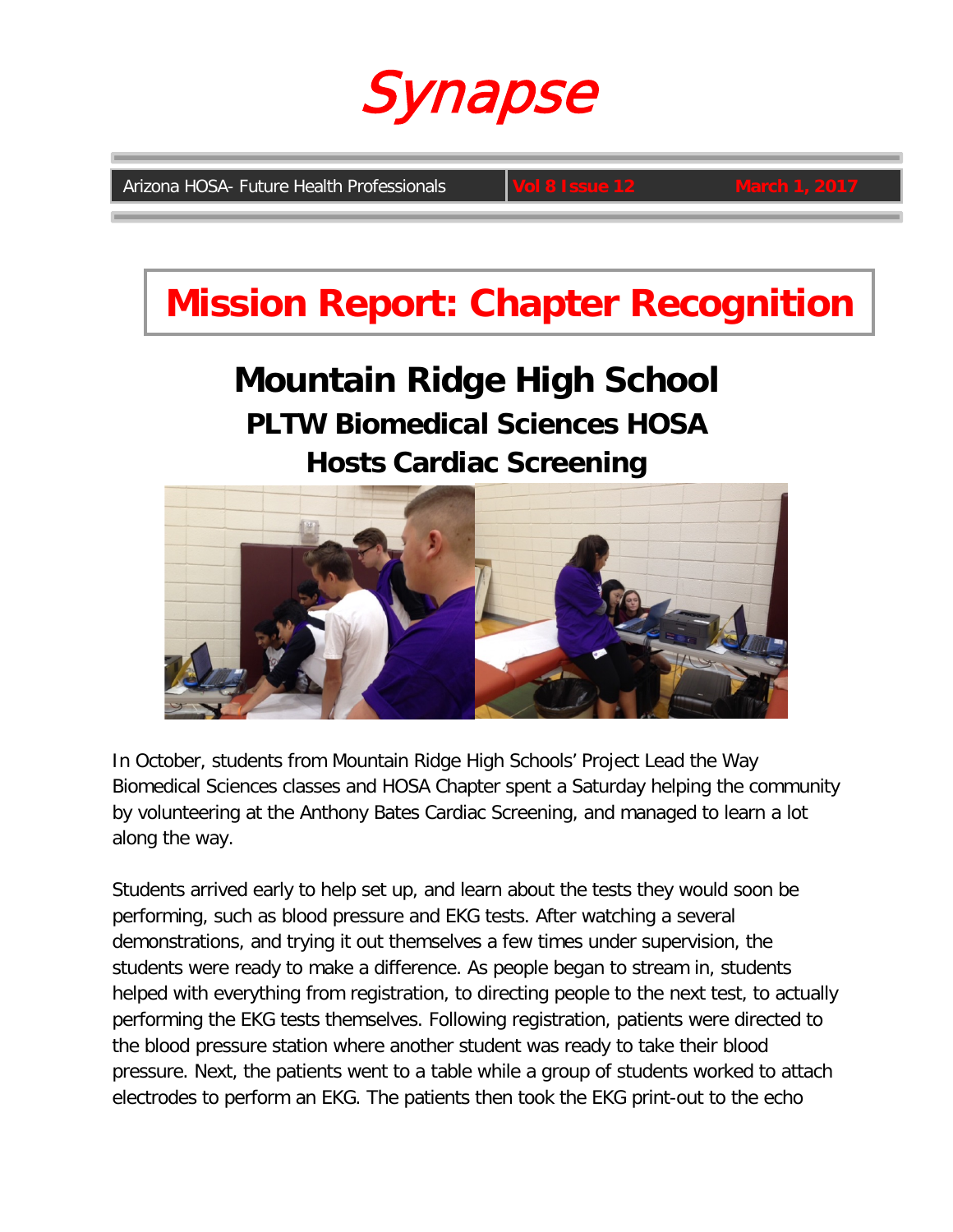

station. Student assisted the technician in reviewing the test. The final station was a consult with one of the cardiologists to determine their cardiac health.

Through this opportunity with the Anthony Bates Cardiac Screening, students were able to learn about several of the most important diagnostic tests in healthcare. Volunteers worked with various medical professional during the event allowing the student a better understanding of these careers and evaluating patients. And most importantly, the students of the Mountain Ridge Biomedical Program and HOSA Chapter were able to help members of the community with their health, and perhaps even help save a life!

For more information about Anthony Bates Foundation visit [http://www.anthonybates.org](http://www.anthonybates.org/)



## **Mission Report: Operation Recognition**

# **Phoenix High School Program Teaches Real Skills in Fake Evacuation Drill**

Glendale Union HCE took the time to show the world the power of CTE classes. They teamed up with Fire Science classes and real firefighters and nurses to stage a mock mass evacuation drill. They set up a triage area where the HOSA members assessed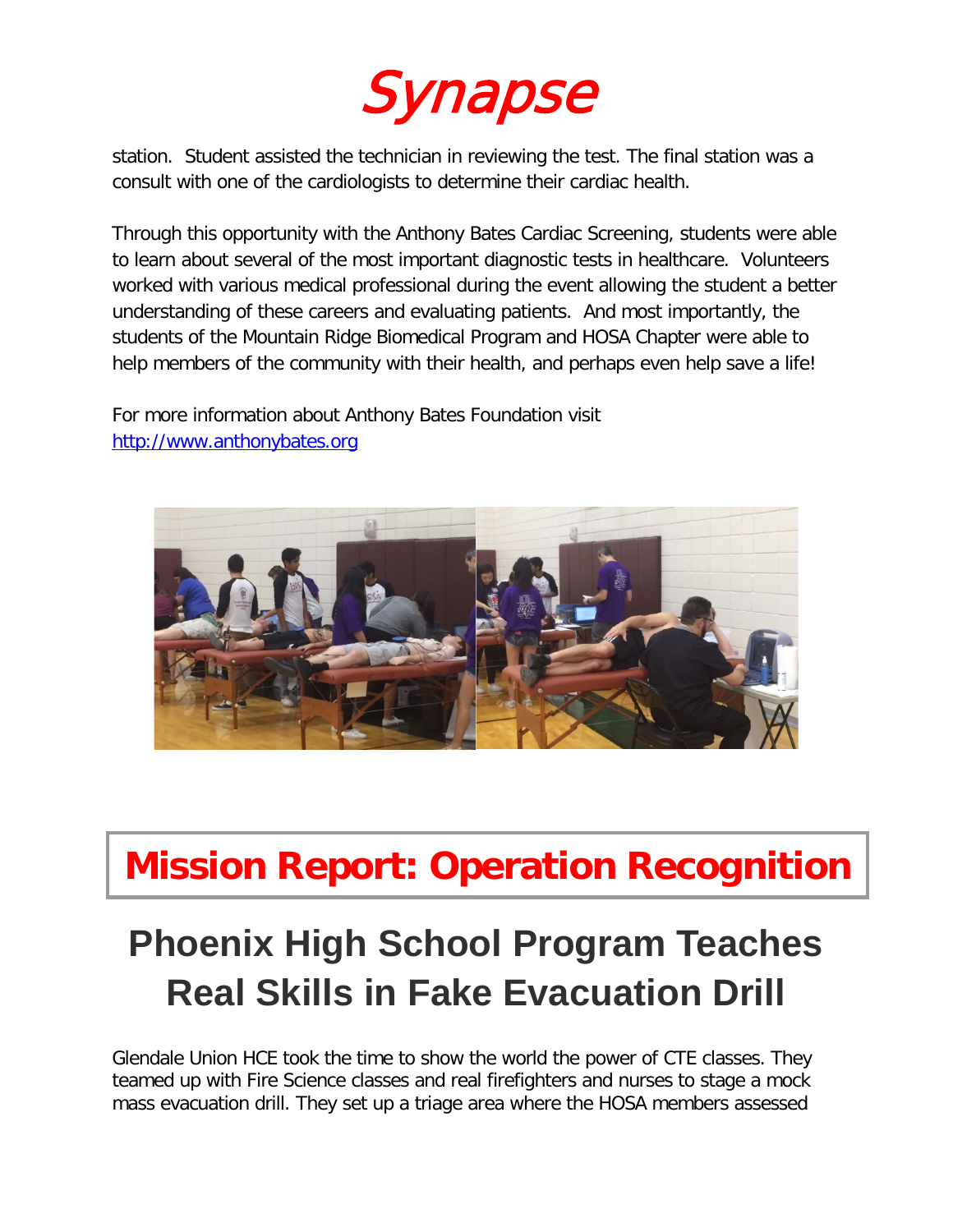

and treated the patients who were pulled out of the building by the student firefighters. They were even featured on 12 News!



Glendale Union Moon Valley HS celebrates CTE month with a mock evacuation drill-check it out!

Both of these chapters have done an amazing job representing HOSA. Remember, if you want your chapter to be featured on Operation Recognition, email [jane.shovlin@azed.com](mailto:jane.shovlin@azed.com) with the information about your chapter.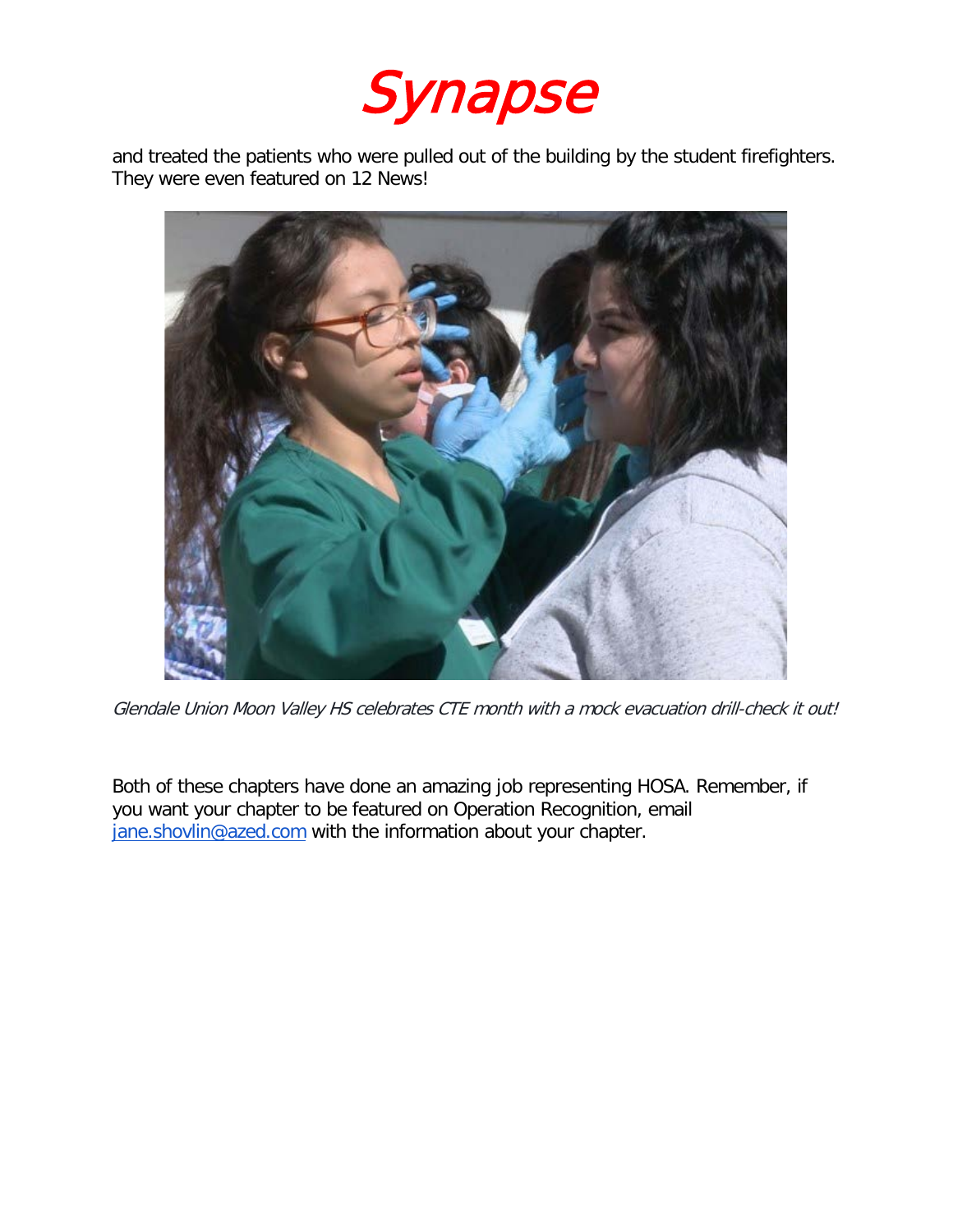

### **Mission Report: Past State Officer**



### **Brittany Ebbing**

### 2009-2010 State President 2008-2009 Secondary Central Region Vice President

#### **What was your position during your term as a state officer and what were your responsibilities?**

During my time as a state officer I was Secondary Central Region Vice President during the 2008-2009 term and State President during the 2009-2010 term. My responsibilities during my first term included engaging the Secondary Central Region members with chapter visits. During my term as State President, I was responsible for leading the state officer team, ensuring that tasks were completed in a timely manner and representing and engaging AzHOSA members from across the state.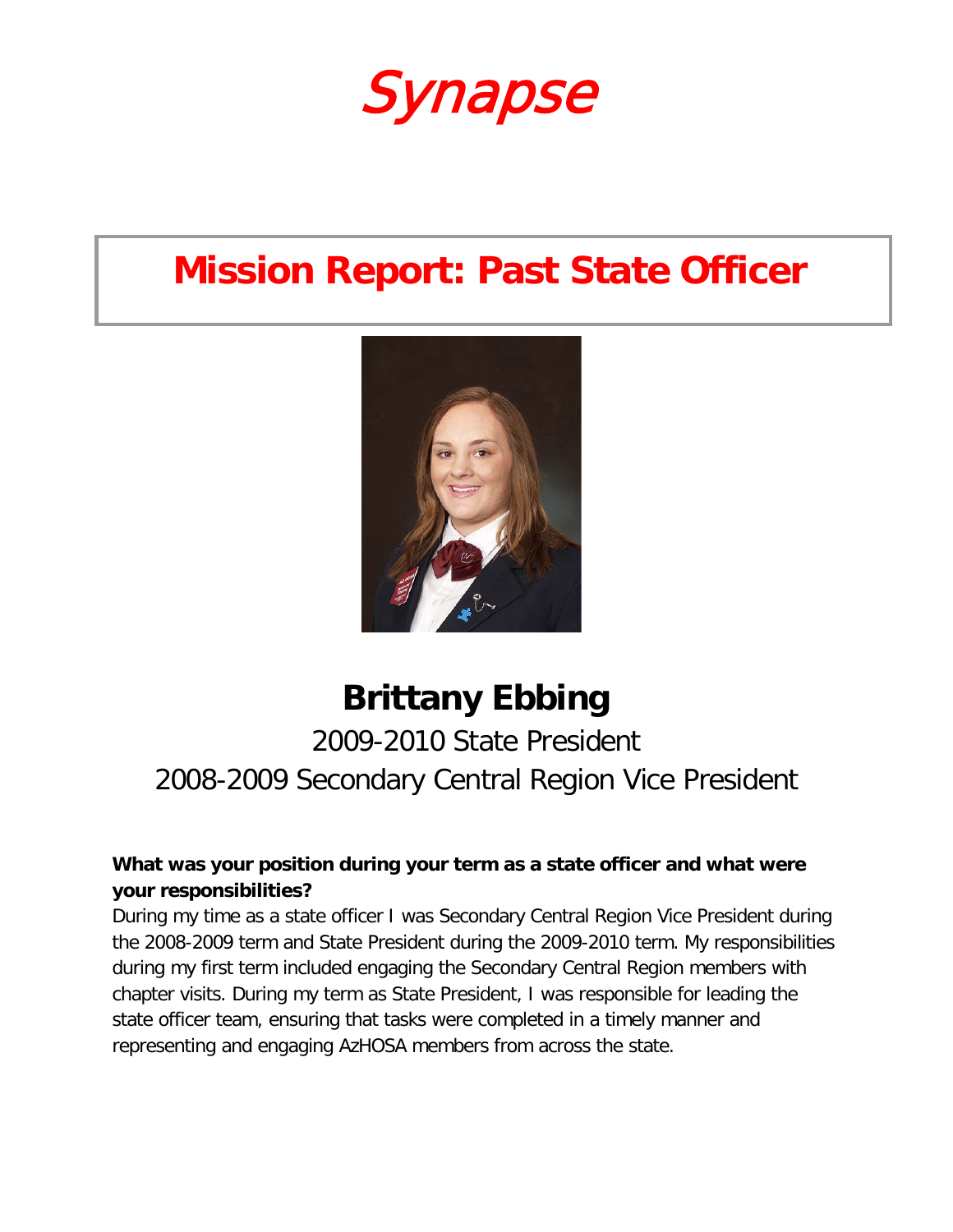

#### **What inspired you to go into HOSA?**

I was inspired to join HOSA when it was introduced to me during my Healthcare Pathways course at Paradise Valley High School in my junior year. My advisor and teacher, Ms. Laidig, talked to me extensively about HOSA and all the opportunities it provided, such as the state and national leadership conferences and scholarship opportunities. At that point, I decided to run for chapter office and then I was hooked!

#### **Why did you want to run for office?**

It was my first year in HOSA and Ms. Laidig again approached me and told me about the opportunity to run for state officer and I thought I would go out on a limb and apply. I never thought I would get elected. I was so excited and inspired to serve all the AzHOSA members that I met at that very first Spring Leadership Conference.

#### **How has HOSA changed your life?**

HOSA has changed my life because of the people I had the opportunity to work with. The people I met during my time in HOSA changed my life and inspired me to be the best leader possible. Working with Mrs. Jane Shovlin during my time as state officer and now as a Past State Officer (PSO) changed my life tremendously. She is an incredible, kind, thoughtful person that has a never-ending, contagious passion for HOSA.

#### **What is your favorite HOSA memory**?

My favorite HOSA memory was Washington Leadership Academy both years, but especially during my second term as state officer. It was amazing to come together with state officers from around the country and learn about leadership and advocacy. It was incredible to spend time at the US Capitol advocating for different healthcare education bills. This was my first introduction to advocacy and has taught me many skills that I have used since and plan to use in the future.

#### **What would you say to a new member hoping to get involved with HOSA?**

I would encourage them to get involved! Try to see what you can do to help your local chapter succeed, such as helping with fundraiser for the national service project. Go to the fall and Spring Leadership Conferences and see the passion that other students from across the state have for HOSA. Compete in state and national competitions; it is fun to practice your skills that you have spent so long learning in the classroom. Run for local or state office if you want to get more involved and learn life changing, invaluable leadership skills.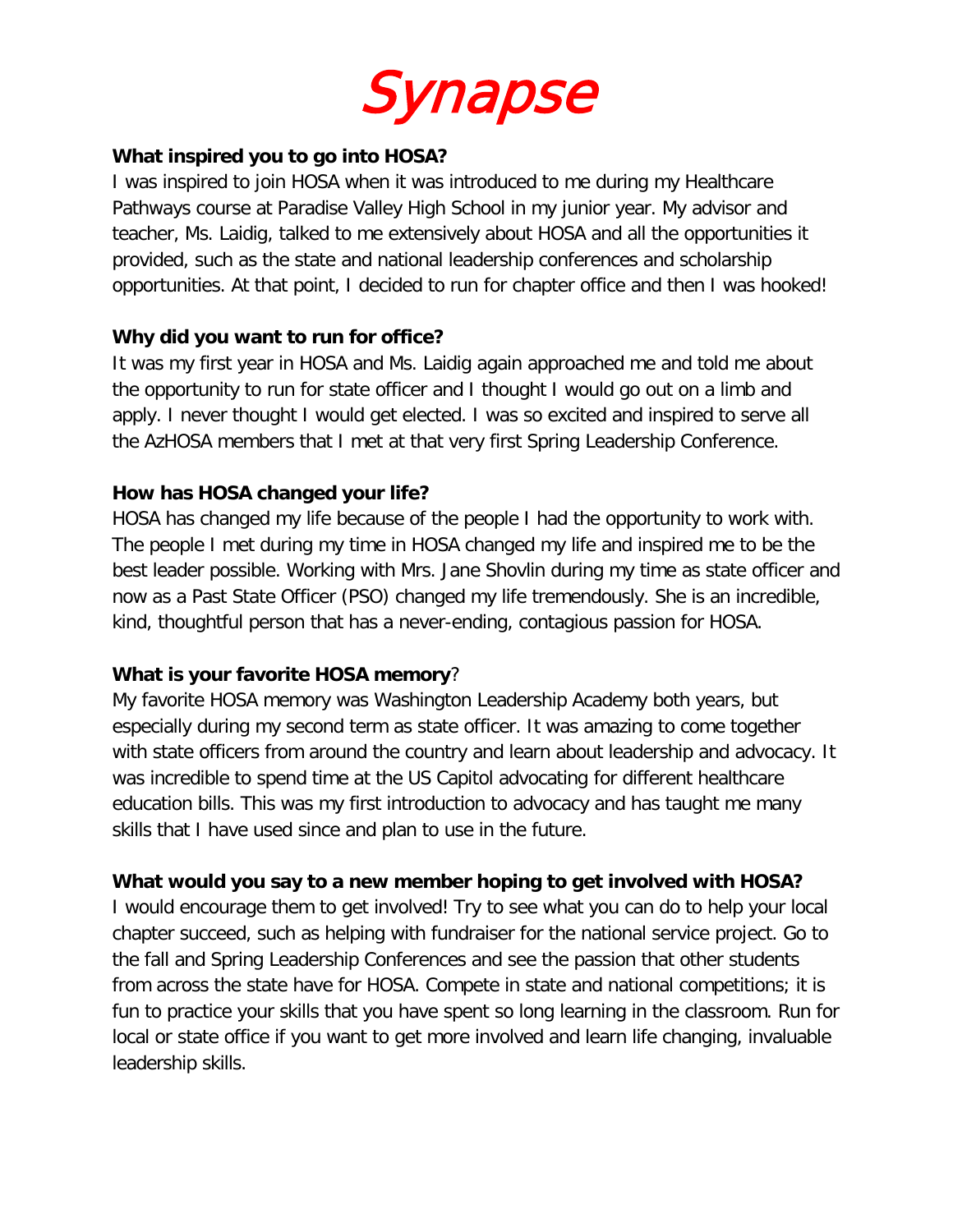

#### **What is something not many people know about you?**

My great, great uncle created the board game Battleship.

#### **What was AzHOSA's theme when you were a state officer?**

In 2009 our theme was HOSA: Your Passport to Success! And in 2010 our theme was Let HOSA Put the Magic in Your Career!

#### **What made you want to go into the healthcare field?**

I have wanted to go into the healthcare field since I was a young child. First, I wanted to be an emergency veterinarian because I spent way too much time in elementary school watching ER Vet. Then when I got a little bit older I decided that I would rather work with people. In high school, I joined the Healthcare Pathway courses and received my CNA during my senior year of high school and just continued to love getting to work with patients in different healthcare settings. Also during high school, I started volunteering at Maricopa Medical Center on the Pediatric floor, which really inspired me further to pursue a career in Pediatrics. Now, 8 years after graduating high school I am graduating from medical school in May 2017 and will find out where I will be completing my Pediatric Residency on March 17<sup>th</sup>.



White Coat Ceremony

#### **How has HOSA helped you to achieve your career goals?**

HOSA has helped me achieve my career goals by giving me the opportunity to participate in the Office of the Surgeon General Internship. Spending the time that I did in the OSG made me realize the importance of public health and made it clear to me that I wanted to study public health. This internship had a huge impact on why I decided to pursue a dual degree MD/MPH while in medical school.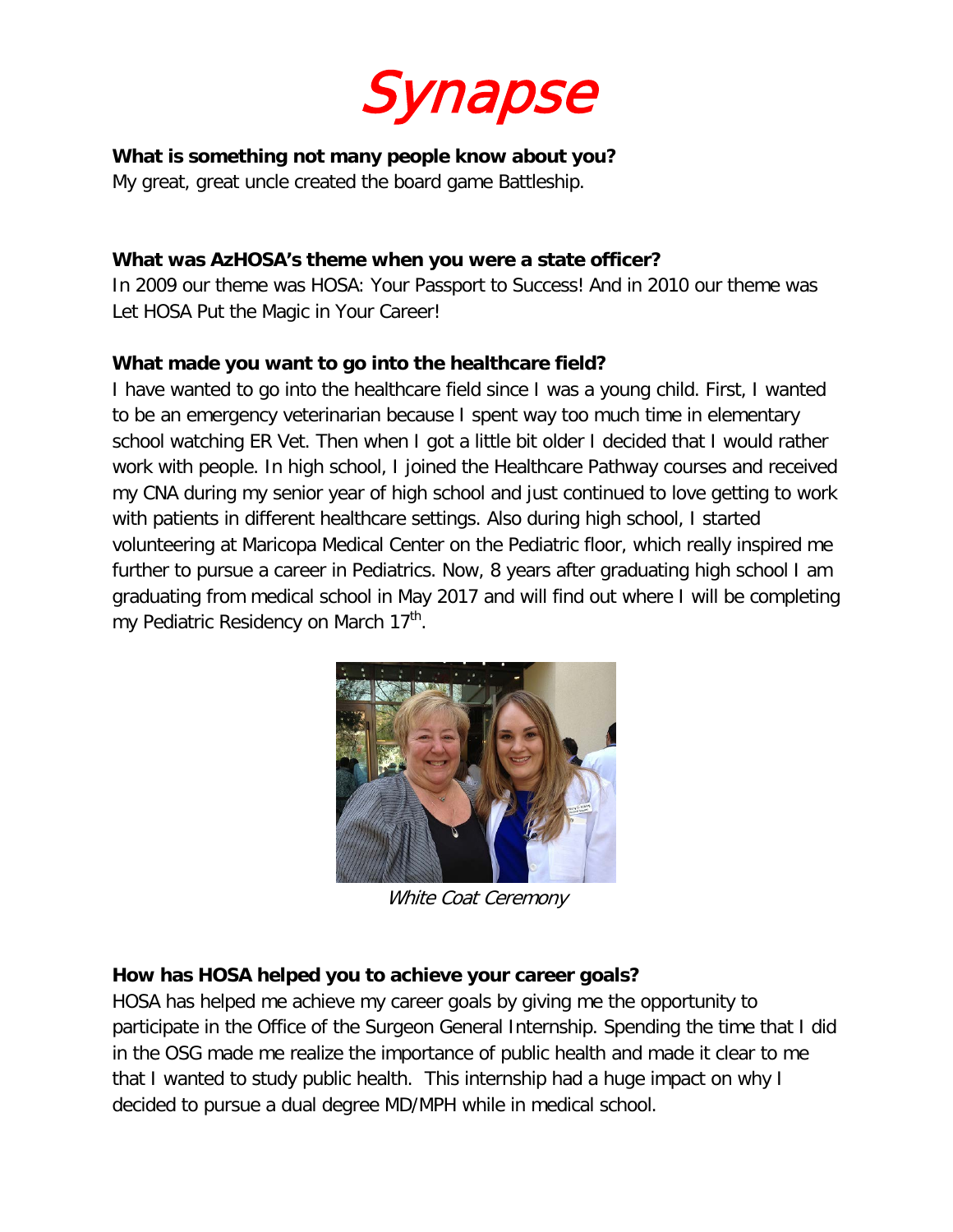

#### **What is your favorite thing about HOSA?**

My favorite thing about HOSA is the fact that it brings all healthcare profession students together regardless of what field of healthcare that they are going into to, where they live, or what level of training they are in. This was really the start of my interprofessional education that is so important for all healthcare providers to foster and encourage in their workplace and HOSA provides that opportunity early on for healthcare profession students.



### **Mission Report: Parli Pro Tips**

By Gregory Carnesi, AzHOSA Parliamentarian

Hello Arizona HOSA members! This is your Parliamentarian Gregory Carnesi, with another edition of Parli Pro Tips! Over the last year we've been covering the rules of Parliamentary Procedure, which the assembly uses to govern itself. But what rules govern our organization, and furthermore, your chapter? Those rules are called Bylaws, and they're what we're going to be covering today. With that said, I call this edition to order!

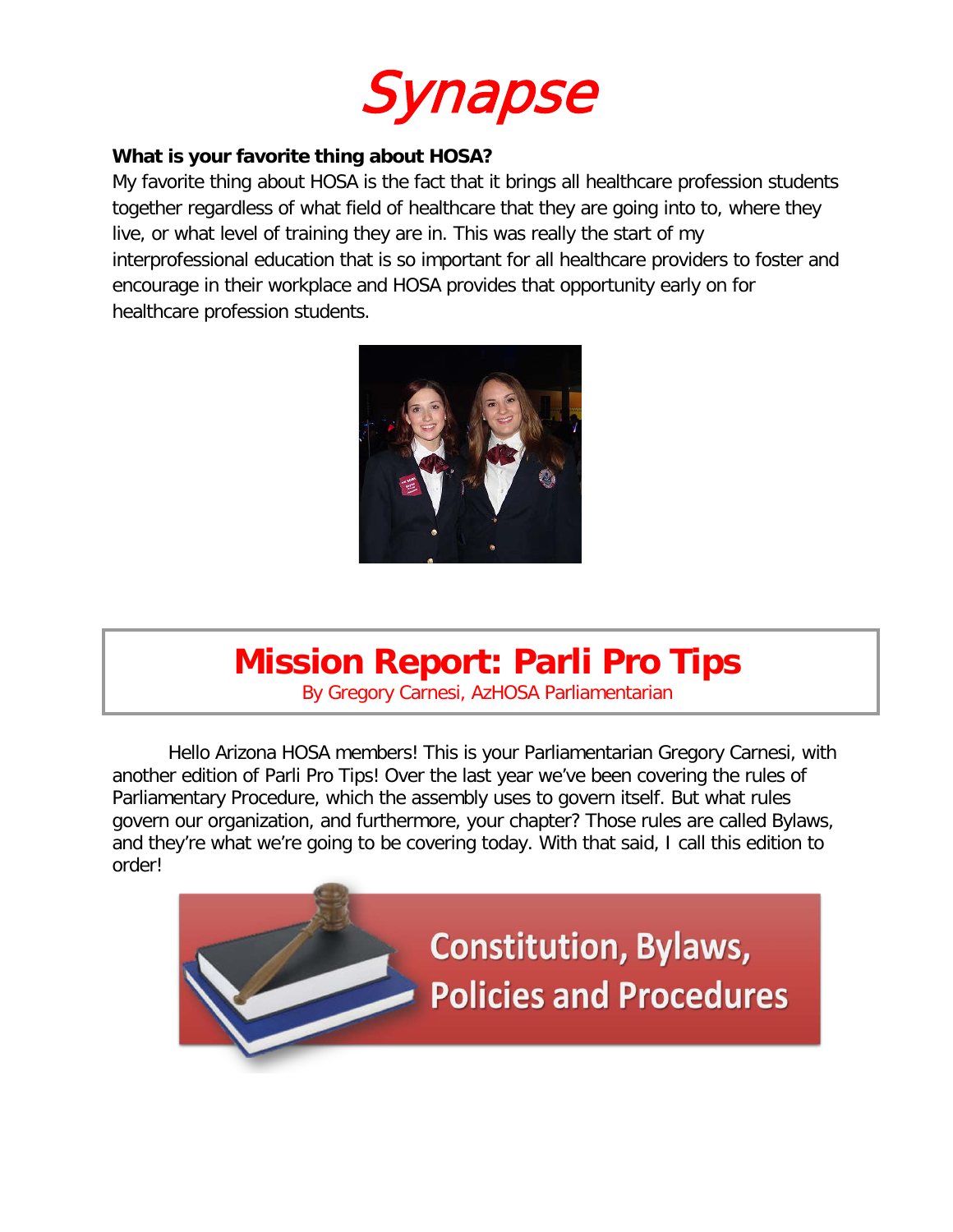

Bylaws are defined in Robert's Rules in Brief as "the group's own basic rules relating principally to itself as an organization." Basically, bylaws are the rules that govern an organization. Bylaws can also be thought of as a Constitution, similar to the Constitution of the United States. These rules describe the group's purpose, determine selection and qualification of members provide for officers, committees, and meetings, define quorum, and can also set up executive boards. Another important thing about bylaws is that they must also include provisions for their amendment, or changing. While this may seem like a lot to include, bylaws are essential when starting a new chapter or organization.

 Besides Bylaws, organizations and chapters are governed based off of hierarchy of rulesets, ranked based off of authority. From highest to lowest authority there are:

#### • **Laws (State and National)**

 Any State or Federal law supersedes Robert's Rules of Order, and are followed over Parliamentary Procedure

#### • **Policy (School and District)**

 Any school policy or requirement may supersede the Corporate Charter or bylaws.

#### • **Corporate Charter**

 If an organization is incorporated, then they'll typically have a Corporate Charter. The contents of a Charter will vary, but again, the rules laid out within them supersede those within Robert's Rules and are followed instead.

#### • **Bylaws or Constitution**

These two are covered in the above section. Typically organizations will have bylaws, but less commonly organization will have constitutions instead. Additionally, most organizations will either have bylaws or a constitution, not both. Both have the same authority over an organization.

#### • **Rules of Order**

These are the rules that govern over the assembly within an organization. The Rules of Order include the Parliamentary Authority, and Special Rules of Order. The Parliamentary Authority is an established manual on Parliamentary Procedure. Our organization uses Robert's Rules of Order, but other Parliamentary Authorities do exist. Special Rules of Order are adopted by a group for particular purposes, and supersede conflicting rules in the Parliamentary Authority. (ex. Groups can adopt a special rule of order to tighten the limits of debate to three minutes per speech instead of ten.)